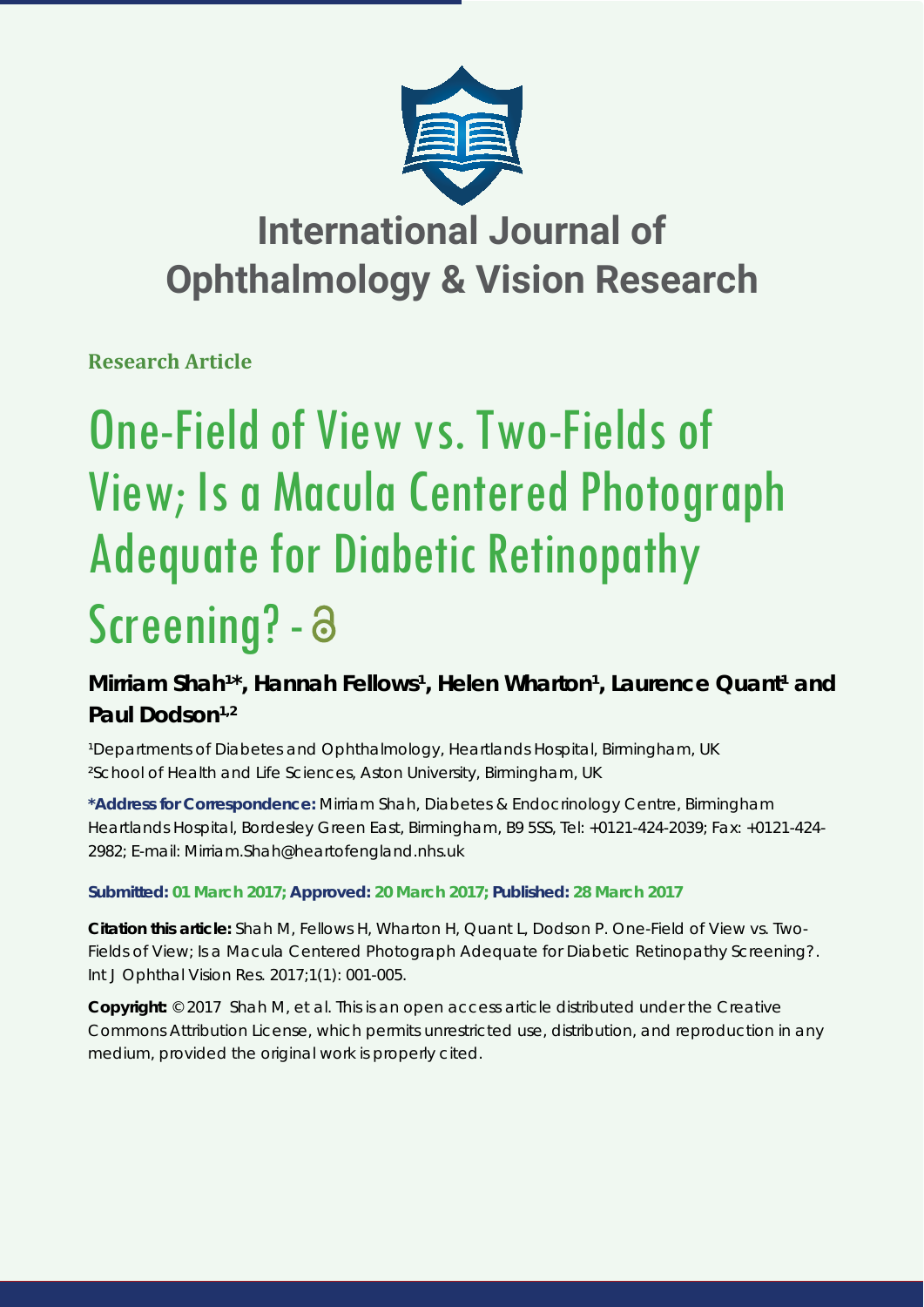## **ABSTRACT**

 **Aim:** To compare one Field Of View (1 - FOV) and two Field Of View (2 - FOV) photography for diabetic retinopathy detection by assessing and comparing disease level and outcome.

**Methods:** A retrospective audit of a random sample of 500 patients with known proliferative diabetic retinopathy (PDR or R3), and 500 non-proliferative diabetic retinopathy (NPDR or R2). Images were re-assessed according to the English program criteria for DR levels using 1-FOV.

**Results:** Using 1-FOV; in 387 (77.6%) of the 500 PDR patients, the DR level was agreed and referred urgently into the eye clinic. In the remaining 112 (22.4%) DR levels were downgraded.

Using 1-FOV; in 297 (59.4%) of the 500 NPDR patients the retinopathy level was agreed and referred routinely into the eye clinic. The remaining 203 (40.6%) were downgraded. Of these patients, 115 (56.6%) would have been routinely referred into the eye clinic due to the presence of surrogate markers for macula edema only and 88 (43.4%) to annual screening.

Conclusion: Using 2-FOV photography allows for an increased view of the peripheral retina and identification of advanced DR. In contrast, 1-FOV did not show PDR (R3) in 1 in 5 cases and NPDR (R2) in 2 in 5 as both DR levels assigned and of concern clinical outcomes were altered. Therefore 1 - FOV is not identifying serious DR levels in a number of cases with potential adverse significance to clinical ocular outcomes. This audit supports that 2-FOV is superior in accuracy of identification of levels of diabetic retinopathy compared to 1-FOV.

## **INTRODUCTION**

Undetected and untreated Diabetic Retinopathy (DR) is one of the leading causes of blindness amongst the working-age population in the UK [1]. Diabetes damages the micro-vascular structure in the retina causing ischemia and leakage [2]. The degree of vessel damage correlates with the progression of clinical features and advancement of retinopathy stages. Improvement of diabetic and blood pressure control has been shown to delay or prevent the progression of DR and intravitreal treatment/laser treatment in the more advanced phase. However, laser, though effective for stabilizing the progression of DR does not usually restore visual loss [3,4].

Early manifestations of DR can be located in the central as well as the peripheral retina and often does not impact upon vision until it reaches the more advanced stages; therefore routine retinal examinations are important for prompt diagnosis and treatment. The National Diabetic Eye Screening Program (NDESP) in England provides systematic digital retinal camera screening of all patients who have diabetes for the presence of DR, with an aim to reduce the risk to vision of Sight Threatening Diabetic Retinopathy (STDR) and minimize subsequent visual loss. Two-field of view (2-FOV) digital retinal photography one macula and one disc centered is the accepted method of systematic screening for DR in the English DR screening program. This approach has shown to be able to meet the established and widely accepted standards outlined for an effective screening program by the NDESP and achieve a high level of sensitivity (80%) and specificity (90%). However it has been argued that only one retinal image centered on the fovea is necessary for effective screening [5,6]. Whilst this approach may prove cost and time effective, with the added benefit of reduced server storage space requirements, it is likely that more images will identify more diabetic retinopathy lesions. Thus using one image centered on the macula in isolation will only cover a minority of the retina (> 15% of the total retina). Equally seven field photography as practiced in the Early Treatment Diabetic Retinopathy Study (EDTRS) protocols and used for research is not feasible for annual screening purposes due to poor acceptability to patients, time and cost. The purpose of this audit was to investigate the results of capturing 2 retinal views (one centered on the macula and one centered on the optic disc, see figure 1 compared to the

retinal findings from a single macula centered image, to assess the impact to screening of the additional image in terms of level of DR and clinical outcome.

## **PARTICIPANTS AND METHODS**

The screening method employed in the English NDESP is digital retinal photography through dilated pupils of two 45 degree fields of each eye, one fovea centered and the other optic disc centered. A robust quality assurance system is in place whereby all abnormal photographs are re-assessed and reviewed by an ophthalmologist if referable retinopathy is identified (Table 1). For the purpose of this audit, we retrospectively selected patients with diagnosed referable diabetic retinopathy (PDR/R3, and moderate to severe NPDR/ R2 levels). All patients were screened and images were assessed between 2011 - 2013 using 2 - FOV digital retinal photography in the Birmingham, Solihull and Black Country (BSBC) DESP. A selection of 500 patients with moderate/severe pre-proliferative retinopathy (R2/NPDR) from a total population of 3,324 and 500 patients with proliferative DR (R3/PDR) from a total population of 2,417 (Figure 2) were chosen at random. All image sets were re-assessed according to our local DR disease level criteria (see table 1) using only the macula centered view (1-FOV). A retinopathy level and outcome was assigned according to the national protocols (R0, R1, R2 or R3), which determined the clinical outcome as annual screen, routine or urgent referral to the ophthalmology clinic, respectively. The retinopathy level from the patient's screening episode with 2-FOV photography was accepted as the true screening outcome following the robust grading protocol of the BSBC programme defined by the NDESP. All images were assessed by experienced, trained and accredited retinal grading staff. In order to reduce biasing of assigning a level of DR with the macula image alone, images were masked to previous grading level and double assessed (by MS and HF) and disagreements in level were arbitrarily assessed by a further masked senior staff at our centre (12% of cases). Comparison was then made with the result of one field to two field retinal photography in difference in DR level and clinical outcome. The outcomes did not include maculopathy level particularly relevant to reflection and artefact or assessability (whether two images improve gradability and allow for subsequent safe assessment).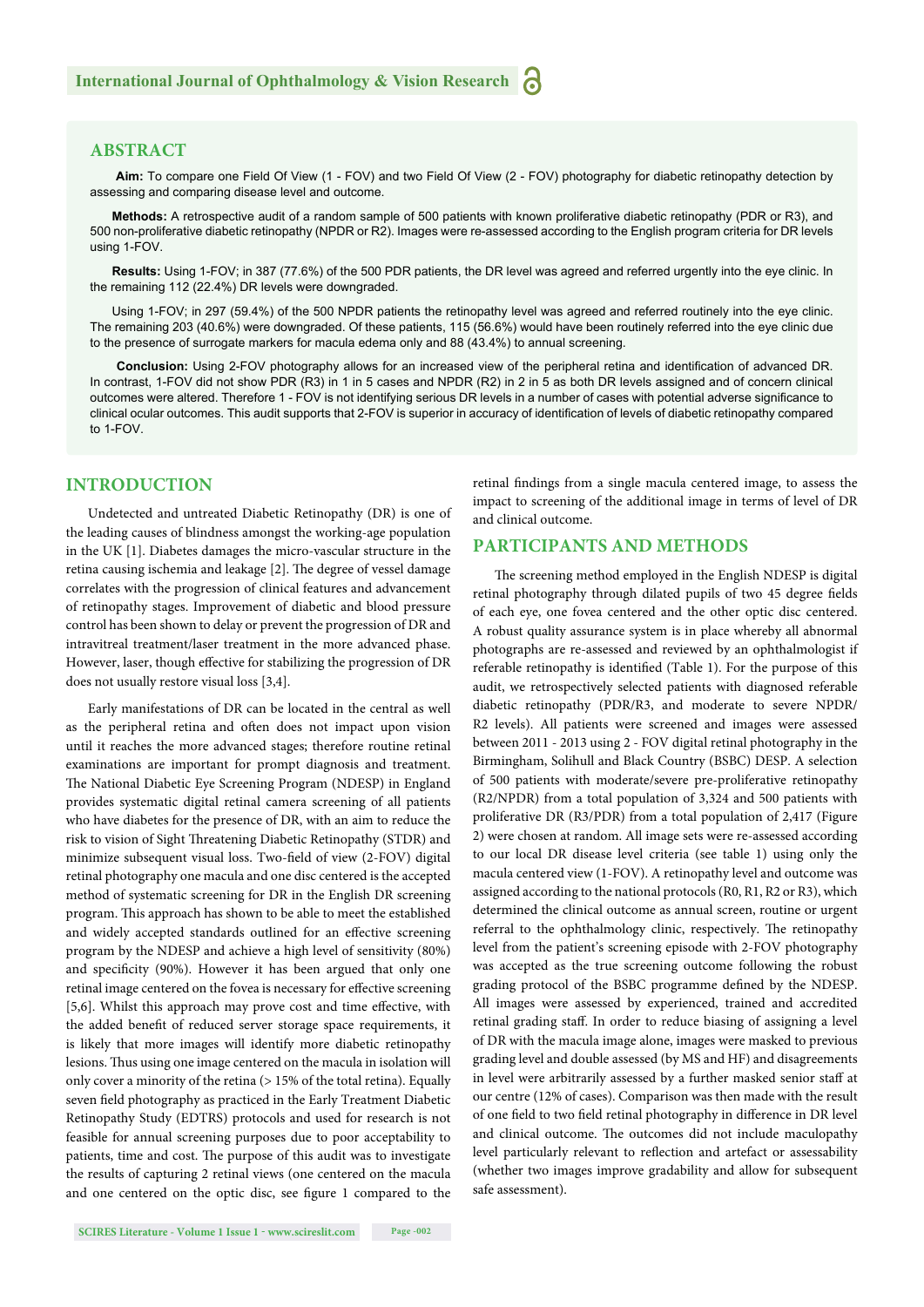





\*QA: Quality Assurance, DR: Diabetic Retinopathy, FOV: Field of View

**Table 1:** (Below) shows the two levels of non- referable DR (R0 and R1), non- referable Maculopathy (M0), referable DR (R2 and R3) and referable Maculopathy (M1) with associated features and clinical outcome.

| <b>Referable Pathology</b>                        | Level of DR    | Features (s)                                                                                                                                                          | Outcome                                                            |
|---------------------------------------------------|----------------|-----------------------------------------------------------------------------------------------------------------------------------------------------------------------|--------------------------------------------------------------------|
| No DR (Diabetic<br>Retinopathy)                   | R <sub>0</sub> | No features of DR                                                                                                                                                     | Annual rescreen                                                    |
| Background DR (BDR)                               | R <sub>1</sub> | Microaneurysm, haemorrhages                                                                                                                                           | Annual rescreen                                                    |
| Moderate to severe pre-proliferative<br>DR (NPDR) | R <sub>2</sub> | IRMA*, Multiple Blot Haems,<br>5+ CWS*, loops                                                                                                                         | Routine referral into HES*                                         |
| <b>Proliferative DR (PDR)</b>                     | R3             | Neovascularisation of the disc or elsewhere, Fibrosis, Retinal<br>detachment, Pre-retinal haem, Vitreous haem                                                         | Urgent referral into HES*                                          |
| No Maculopathy                                    | M0             | No presence of any exudates                                                                                                                                           | If there is no other referable<br>retinopathy then annual rescreen |
| Maculopathy**                                     | M1             | Any exudate within 1DD of the fovea.<br>A group of exudates withinv<br>2DD of the fovea<br>Microaneurysm and/or haemorrhage's within 1DD and a VA of<br>6/12 or worse | Routine referral into HES*                                         |

\*IRMA: Intra-Retinal Micro vascular Abnormalities; CWS: Cotton Wool Spots; HES: Hospital Eye Service; DR: Diabetic Retinopathy. \*\*Definition for maculopathy has been updated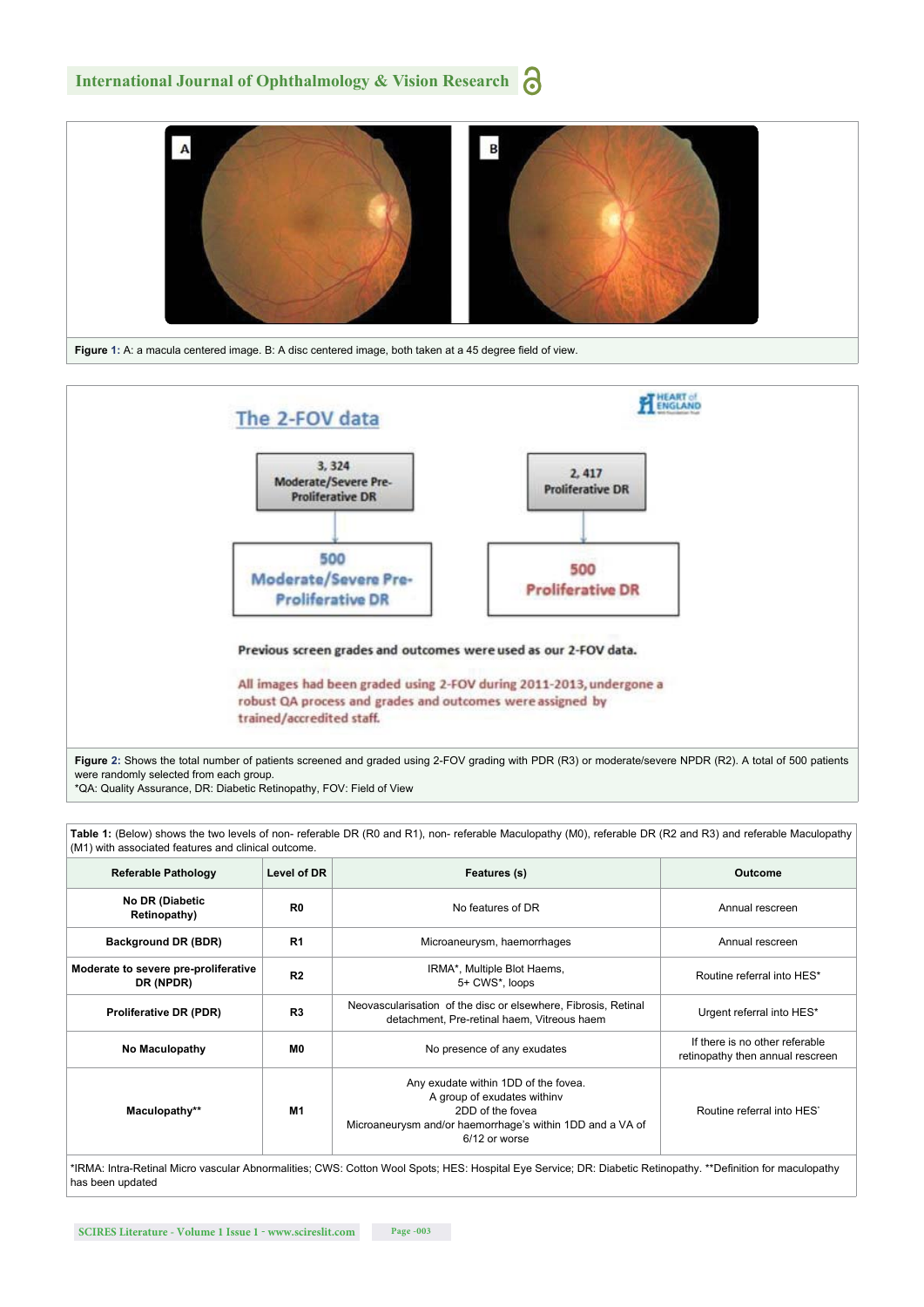## **RESULTS**

### **Proliferative diabetic retinopathy (PDR or R3)**

When assessing images using the macula centered view only (1 - FOV); 387 (77.6%) of the 500 patients with definite proliferative retinopathy on 2 field retinal images were confirmed and would therefore have been referred urgently for ophthalmological clinical assessment correctly. The remaining 112 (22.4%) were downgraded to moderate/severe pre-proliferative DR (NPDR or R2) or background DR (BDR or R1). Of these; the clinical outcome would be altered to 96 (85.7%) with routine referral for ophthalmology clinical assessment and of major concern 17 (14.3%) kept on annual screening (Figure 3).

#### **Pre-proliferative retinopathy (R2 or NPDR)**

Of the 500 patients with pre-proliferative DR (R2 or NPDR), on 1-FOV, the retinal level was agreed in 297 patients (59.4%) and would have been referred routinely for ophthalmology clinical assessment correctly. The remaining 204 (40.6%) were downgraded to background DR (R1 or BDR). The clinical outcome was therefore consequently changed, with 88 patient's (43.4%) continuing annual screening rather than referral for ophthalmology assessment. However in the remaining 115 (56.6%) referable Maculopathy (M1) was identified thereby resulting in a routine referral for ophthalmology assessment anyway. Thus the clinical outcome was downgraded in smaller numbers in this group in 88 patients (43.4%) owing to coexisting referable Maculopathy (M1).

## **DISCUSSION**

In this audit groups of patients who were known to have PDR (R3) or severe moderate pre-proliferative (R2/NPDR) DR, using 2-FOV photography, all of whom required a referral into the eye clinic, either urgently or routinely were assessed for DR disease levels using the single macula centered photograph. Based on the findings of this large audit there is a clear critical advantage of an additional image, demonstrating that 1-FOV DR levels compared with 2-FOV resulted in 1 in 5 PDR (R3) and 2 in 5 severe/moderate pre-proliferative (R2) cases being downgraded with altered clinical outcomes. This illustrates that 1-FOV grading maybe an inadequate tool for DRS, particularly in patients with high risk retinopathy status. Therefore 2-FOV digital retinal photography allows for an increased view of the peripheral retina and a more accurate identification of proliferative DR (PDR or R3) and moderate/severe pre-proliferative changes (NPDR or R2). The value of multiple FOV photography is further supported by several earlier studies [7-9]. Kuo, et al. [7] concluded that single field photography is inadequate for Diabetic Retinal Screening (DRS) whilst Vujosevic, et al. [9] found that 1-FOV grading gave a sensitivity value of 71% which is considered too low for an effective screening program and failed to meet Exeter standards.

Comparing our results with other reports that have asked similar questions is challenging because it is apparent there are many variations in criteria for DR levels, smaller sample sizes, methods and reference parameters that are used. This may contribute to the conflicting results where studies have shown that 1-FOV is inadequate [7,9]; others demonstrate its adequacy for screening [10-12] and have affirmed there is no statistically significant difference between 1 -FOV and multiple view photography [10,11], thereby implying that multiple FOVs may be a waste of valuable time and NHS resources. This audit has not answered the issue of whether more images than 2 would be more effective or clinically worthwhile to the screening outcome. One study suggested that the use of 3-FOV does not improve the sensitivity or specificity for the detection of any retinopathy or of referable retinopathy [12]. The introduction of Ultra-Wide Field (UWF) technology for DRS is becoming an area of increased research. There are published studies that state that larger coverage of the retina can lead to detection of more DR lesions outside the standard 7-fields and this influences DR severity levels and subsequent clinical outcomes [13,14]. UWF imaging has technical limitations and it is not an approved method for DRS. However it does help illustrate the advantage of capturing 2 x 45 degrees image of the retina and the potential of improving the detection of DR identification that would otherwise be overlooked in 1 x 45 degree image and in turn improve patient outcomes as more of the peripheral retina is visible. Our audit did not determine the cost effectiveness of each method of screening. It is likely however that there will be additional benefit to capturing 2 images that are not recorded in this audit with regards to macula glare and artifact, other lesions in the peripheral nasal field as well as assess ability in groups of patients who present with lens opacities. A limitation with this investigation is that those involved in the audit were aware that all image sets would be of patients who had signs of referable DR (R2 and R3) using 2-FOV photography but the actual (2 FOV) DR levels were masked. There could have been a bias to be reluctant to downgrade image sets but the observed difference is large and this limitation would work to minimize difference.

## **CONCLUSION**

We conclude from our large audit results that the use of both macular and disc centre images at a 45 degree field represents the better screening strategy as it provides a more accurate identification of referable DR than 1 - FOV photography and that this has a significant impact on clinical outcomes. Thus a 2 - FOV digital retinal imaging protocol should be considered for new DR screening programs.

Previously presented at EASDec (European Association for the Study of Diabetic eye complications) conference held in Padova, Italy May 15-17, 2014.

#### **REFERENCES**

- 1. Nentwich MM, Ulbig MW. Diabetic retinopathy ocular complications of diabetes mellitus. World J Diabetes. 2015; 6: 489-499. https://goo.gl/WnXL3q
- 2. Klein R, Klein BE, Moss SE, Cruickshanks KJ. The Wisconsin Epidemiologic Study of diabetic retinopathy. XIV. Ten-year incidence and progression of diabetic retinopathy. Arch Ophthalmol. 1994; 112: 1217-1228. https://goo.gl/eYUwRw
- 3. The diabetic retinopathy study research group. Photocoagulation treatment of proliferative diabetic retinopathy; the second report of diabetic retinopathy study findings. Ophthalmology. 1978; 85: 82-106. https://goo.gl/QGRVRO
- 4. The diabetic retinopathy study research group. Photocoagulation treatment of proliferative diabetic retinopathy. Clinical application of Diabetic Retinopathy Study (DRS) findings, DRS Report number 8. Ophthalmology. 1981; 88: 583-600. https://goo.gl/fGyoL7
- 5. George AW, Ingrid US, Julia AH, Albert MM, Dennis MH, Richard M. Single-Field Fundus Photography for Diabetic Retinopathy Screening. A Report by the American Academy of Ophthalmology. 2004; 111: 1055-1062. https://goo.gl/DOXZh2
- 6. Suansilpong A, Rawdaree P. Accuracy of single field non mydriatic digital fundus image in screening for diabetic retinopathy. J Med Assoc Thai. 2009; 91: 1397-1403. https://goo.gl/1DVe7c
- 7. Kuo HK, Heish HH, Liu RT. Screening for diabetic retinopathy by one field, non mydriatic, 45 degrees digital retinal photography is inadequate. Ophthalmologica. 2005; 219: 292-296. https://goo.gl/zWpFK1